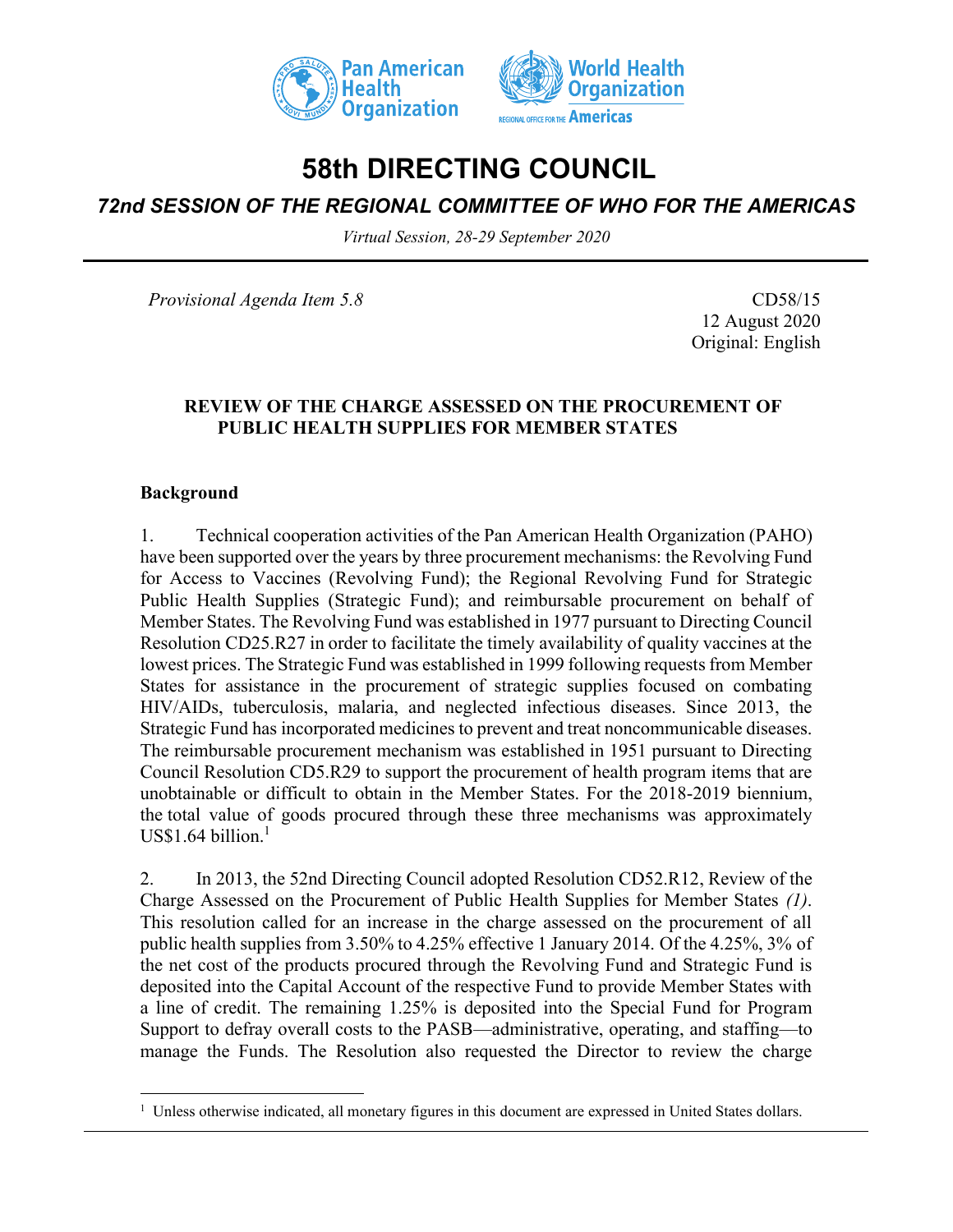assessed and present a report on the use of the 1.25% at the end of each biennium. The first progress report for the period 2016-2017 was presented at the 56th Directive Council (Document CD56/INF/22) *(2)*.

3. This document is the second progress report on Resolution CD52.R12. It provides an update on the progress made by the Pan American Sanitary Bureau (PASB) during 2018-2019 on the use of the 1.25% for administrative costs, and proposes changes in the composition of the overall 4.25% fee to ensure sufficient resources to cover all operating costs and support requirements.

### **Analysis of Progress Achieved**

4. The biennium 2018-2019 was the second biennium under Resolution CD52.R12 during which a systematic process of defraying the costs of activities associated with the three procurement mechanisms was sustained. Financial resources generated from the 1.25% for administrative costs, from these three mechanisms in the 2016-2017 biennium totaled approximately \$15.97 million, an increase of approximately 8% over the \$14.7 million reported in the prior biennium.

5. A work plan and budget for 2018-2019 was approved by the Director of PASB. The work plan supported financing staff dedicated to the management of the three mechanisms and their corresponding operational frameworks. Approximately \$14.5 million was disbursed during the biennium, as shown in Table 1, representing an increase in expenditures of approximately 74% from the period covered by the first progress report. This increase resulted from the expansion of technical cooperation activities and from the implementation of investment projects aimed at improving value to Member States. Approximately \$9.7 million, or 67%, was used to meet staffing expenses in core areas including immunization, quality assurance, demand planning, procurement, finance, legal, and operations of the Revolving Fund and the Strategic Fund. At the end of the biennium, there was an available balance of approximately \$1.48 million.

**Table 1. Resources Available for the Revolving Fund and Strategic Fund and Expenditures during 2018-2019**

| Financial resources generated in $2016-2017^2$ |             | \$15,969,741 |
|------------------------------------------------|-------------|--------------|
| Expenditure in $2018-2019^3$                   |             | \$14,487,701 |
| Staff <sup>4</sup>                             | \$9,715,196 |              |
| Activities                                     | \$2,322,308 |              |
| Investment projects                            | \$2,450,197 |              |
| Balance                                        |             | \$1,482,040  |

<sup>2</sup> According to PAHO Financial Regulations, funds generated in one biennium cannot be utilized until the subsequent biennium.

 $3$  Information on expenditure is current as of 27 June 2020, including information on actuals.

<sup>4</sup> Staff expenditure from fixed-term posts.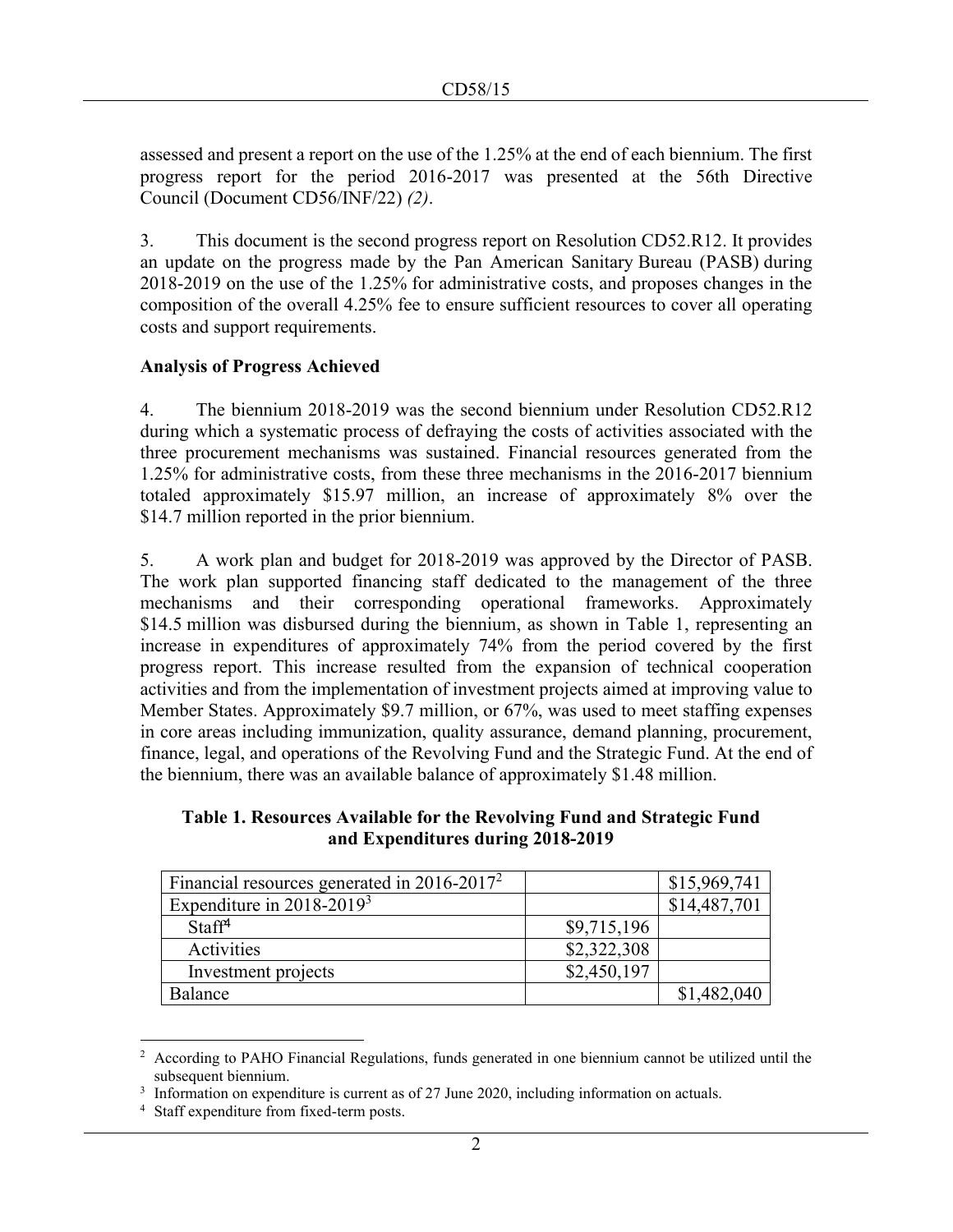6. To further strengthen the value of the three procurement mechanisms for Member States, PASB staff collaborated in a cross-cutting manner to address four priority areas of work, namely *a)* increasing the efficiency and quality of support, *b)* gathering market intelligence, *c)* strengthening knowledge and awareness, and *d)* strengthening strategic alliances and partnerships.

7. During the 2018-2019 biennium, PASB achieved considerable success in strengthening access to vaccines and strategic public health supplies. Through negotiations and strategic tendering activities, PASB continued to ensure access to quality lifesaving vaccines at significant cost savings. This in turn supported national immunization programs in sustaining access to new vaccines like pneumococcal conjugate (PCV), rotavirus, and human papillomavirus (HPV) vaccines. Similarly, a price reduction of 48% for hepatitis C antivirals was made possible by PASB technical cooperation with Member States to ensure availability through the Strategic Fund of pre-qualified biosimilars, among others.

8. Given the increasing demand from Member States for access to vaccines and strategic public health supplies, PASB also embarked on a series of transformational projects that resulted from an external independent assessment of the Revolving Fund that was conducted between June 2017 and December 2018. These projects included improving demand and supply management tools; leveraging technology to simplify and automate processes and improve quality and speed; establishing digital platforms to deliver real-time information to Member States; and conducting market-shaping initiatives.

9. In collaboration with Member States, PASB initiated and processed more than 4,500 purchase orders (POs) and the corresponding logistics associated with each shipment. These represented more than \$1.63 billion for the cost of goods, freight, insurance, and service fees; for delivery of vaccines, syringes, and cold chain equipment for national immunization programs; and for essential medicines for HIV/AIDs, tuberculosis, malaria, and noncommunicable diseases.

10. The Revolving Fund and Strategic Fund operate Capital Accounts into which 3% of the net cost of procured supplies is deposited. The Funds use the Capital Accounts to advance lines of credit to support timely procurement of vaccines and strategic public health supplies. At the end of 2019, the capital generated from the 3% of the net cost of procured supplies amounted to approximately \$215.8 million for the Revolving Fund and \$20.3 million for the Strategic Fund. During this period, 38 countries and territories utilized the Capital Account of the Revolving Fund, while 11 benefitted from the Capital Account of the Strategic Fund.

11. A comparison of the available financial resources, expenditures, and operations for the 2016-2017 and 2018-2019 biennia is shown in Table 2.

3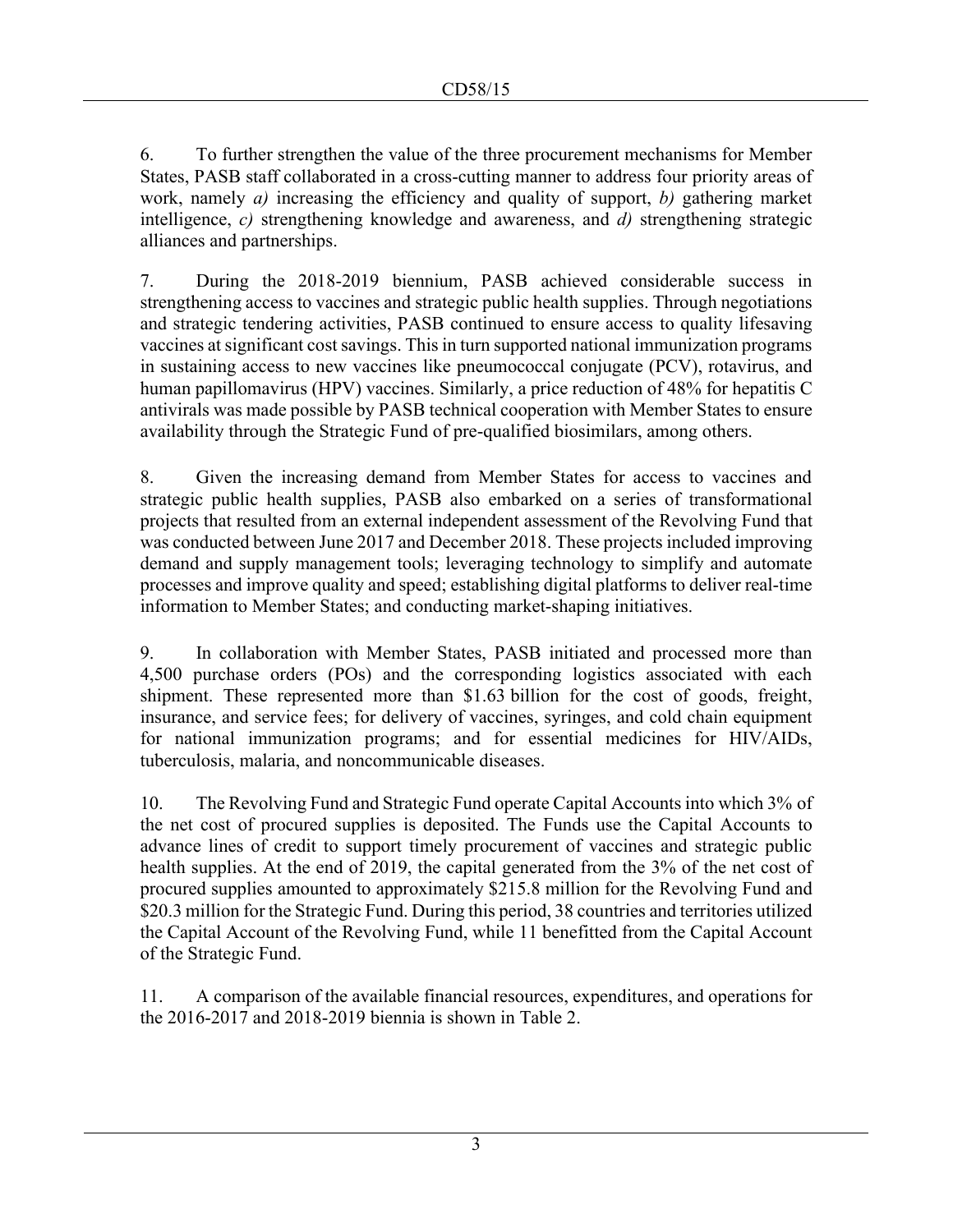## **Table 2. Change in Financial Resources Available, Expenditures, and Number and Value of Procurement Orders (POs) Processed since Previous Report (Document CD56/INF/22)**

|                                         | 2016-2017*                   | 2018-2019                    | Change $(\% )$ |
|-----------------------------------------|------------------------------|------------------------------|----------------|
| Funds generated in<br>previous biennium | \$14,725,217                 | \$15,969,741                 | 8%             |
| Expenditures                            | \$8,346,264                  | \$14,487,701                 | 74%            |
| Number of POs<br>processed              | 3,938                        | 4,537                        | 15%            |
| Value of POs<br>processed               | \$1.415 billion <sup>5</sup> | \$1.637 billion <sup>6</sup> | 15.6%          |

\* Figures presented in document CD56/INF/22

#### **Action Necessary to Improve the Situation**

12. The operational costs for the three procurement mechanisms were calculated through 2018-2019 considering only the costs of Headquarters personnel who devoted at least 70% of their time to the operations of the three mechanisms. During 2019 an internal analysis was conducted to gain a better understanding of the full cost of actual personnel time both at PAHO Headquarters and in its Country Offices, recognizing that many personnel contribute to these operations at rates ranging from 10% to 100% of their time. This analysis indicated that the actual personnel costs for operations of the procurement mechanisms reached approximately \$20.5 million during the 2018-2019 biennium.

13. In order to fully fund these costs from the administrative service charge revenue, as well as to ensure the full costs of technical cooperation activities and investments to improve the quality and efficiency of service, total revenue of at least \$24.8 million per biennium on a recurring basis would be required to at least maintain the current service level. In order to generate this level of revenue, an increase in the administrative component of the service charge from 1.25% to 1.75% would be required.

14. Given the need to accommodate the actual cost of operations while maintaining the overall level of the service charge and value of the Revolving Fund and Strategic Fund for Member States, an adjustment to the internal composition of the 4.25% fee is recommended.

<sup>5</sup> Source: PMIS report "PAHO-PRO-508 Consolidated Procurement (POs) by Unit". Total value of POs created during 2016-2017 including freight, insurance, and service fee.

<sup>6</sup> Source: PMIS report "PAHO-PRO-508 Consolidated Procurement (POs) by Unit". Total value of POs created during 2018-2019 including freight, insurance, and service fee.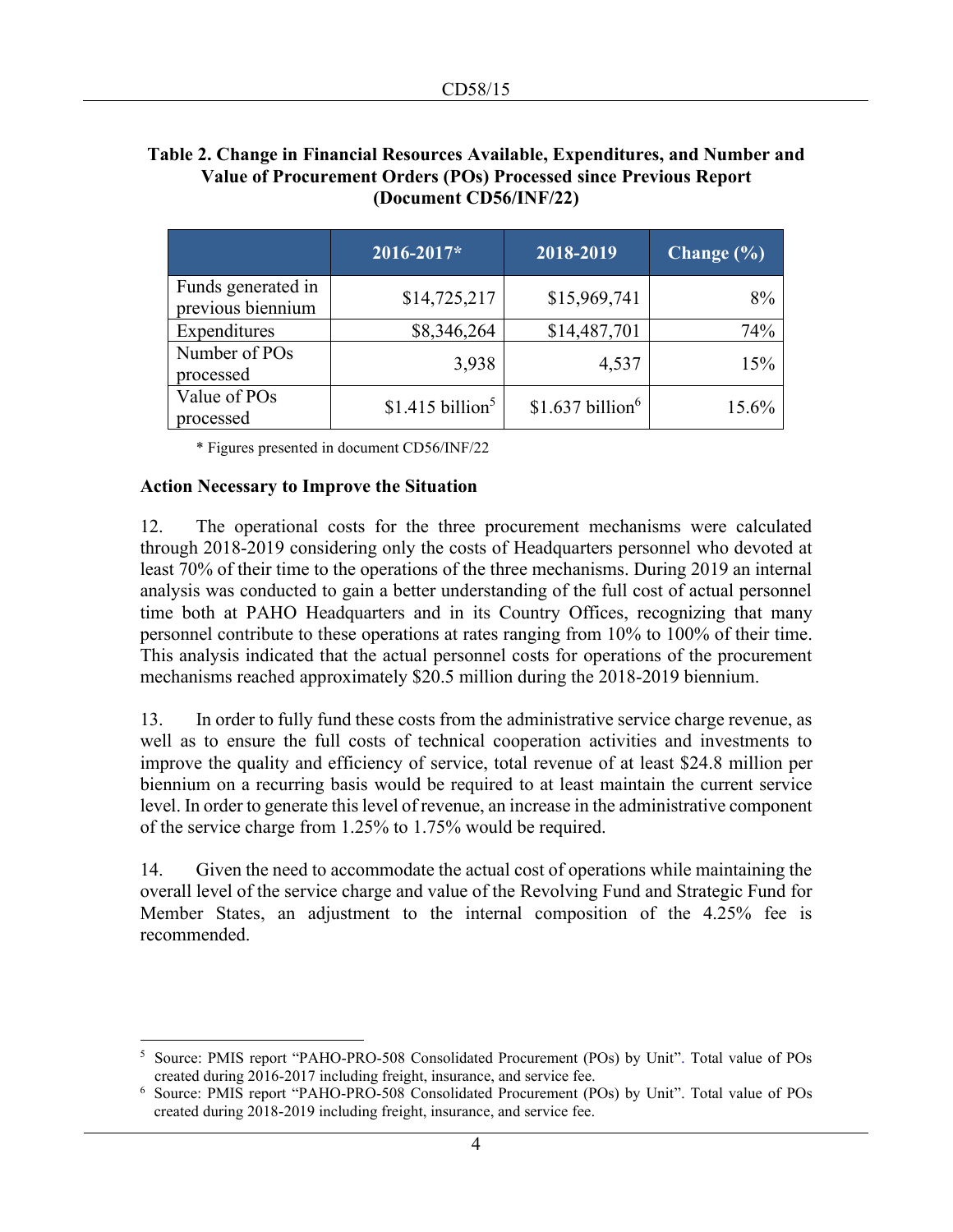## **Proposal**

15. Within the 4.25% fee structure overall, it is proposed that the administrative component increase from 1.25% to 1.75%, based on the analysis referenced above, with a corresponding change to the capitalization component from a 3.00% contribution to 2.50%.

## **Action by the Directing Council**

16. The Directing Council is invited to take note of this report, provide the recommendations it deems pertinent, and consider approving the proposed resolution presented in the Annex.

Annex

### **References**

- 1. Pan American Health Organization. Review of the charge assessed on the procurement of public health supplies for Member States [Internet]. 52nd Directing Council of PAHO, 65th Session of the Regional Committee of WHO for the Americas; 2013 Sep 30-Oct 4; Washington, DC. Washington, DC: PAHO; 2013 (Resolution CD52.R12). Available from: [https://www.paho.org/hq/index.php?option=com\\_docman&task=doc\\_download&gi](https://www.paho.org/hq/index.php?option=com_docman&task=doc_download&gid=23351&Itemid=270&lang=en) [d=23351&Itemid=270&lang=en.](https://www.paho.org/hq/index.php?option=com_docman&task=doc_download&gid=23351&Itemid=270&lang=en)
- 2. Pan American Health Organization. Review of the charge assessed on the procurement of public health supplies for Member States: progress report [Internet]. 56th Directing Council of PAHO, 70th Session of the Regional Committee of WHO for the Americas; 2018 Sep 23-27; Washington, DC. Washington, DC: PAHO; 2018 (Document CD56/INF/22-J). Available from: [https://www.paho.org/hq/index.php?option=com\\_docman&task=doc\\_download&gi](https://www.paho.org/hq/index.php?option=com_docman&task=doc_download&gid=45817&Itemid=270&lang=en) [d=45817&Itemid=270&lang=en.](https://www.paho.org/hq/index.php?option=com_docman&task=doc_download&gid=45817&Itemid=270&lang=en)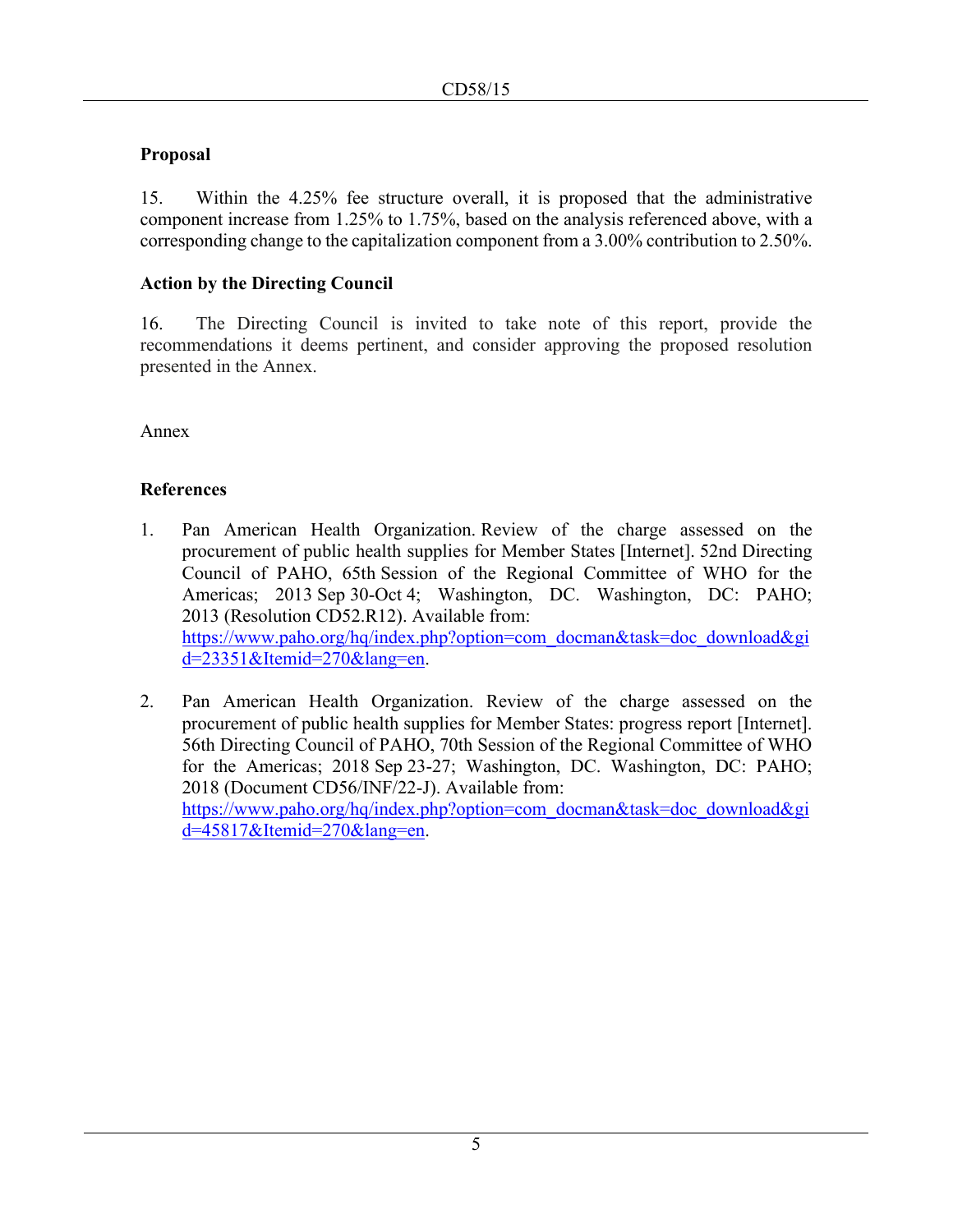



# **58th DIRECTING COUNCIL**

*72nd SESSION OF THE REGIONAL COMMITTEE OF WHO FOR THE AMERICAS*

*Virtual Session, 28-29 September 2020*

CD58/15 Annex Original: English

## *PROPOSED RESOLUTION*

#### **REVIEW OF THE CHARGE ASSESSED ON THE PROCUREMENT OF PUBLIC HEALTH SUPPLIES FOR MEMBER STATES**

## *THE 58th DIRECTING COUNCIL,*

(PP1) Having considered the *Review of the Charge Assessed on the Procurement of Public Health Supplies for Member States* (Document CD58/15);

(PP2) Recognizing the increasing demand from Member States for access to vaccines and strategic public health supplies, and noting the transformational projects that the Pan American Sanitary Bureau has undertaken to improve demand and supply management tools, to leverage technology that can simplify and automate processes and improve quality and speed, and to establish digital platforms that deliver real-time information to Member States;

(PP3) Noting that the expenditures on operation of the three procurement mechanisms of the Pan American Health Organization (PAHO) —the Revolving Fund for Access to Vaccines (Revolving Fund), the Regional Revolving Fund for Strategic Public Health Supplies (Strategic Fund), and reimbursable procurement on behalf of Member States— reported for the 2018-2019 biennium represented a 74% increase over the prior period, and that an internal analysis of the full cost of personnel time, both at PAHO Headquarters and in PWR Offices, estimated the actual personnel costs for operation of the procurement mechanisms at approximately US\$ 20.5 million;

(PP4) Noting with concern that there is an ongoing need to ensure sustainability of the three procurement mechanisms, considering the full costs of technical cooperation activities and investments to improve the quality and efficiency of service;

(PP5) Recognizing the need to adjust the internal composition of the 4.25% fee to increase the administrative component of the service charge from 1.25% to 1.75% and decrease the capitalization component from 3.00% to 2.50%,